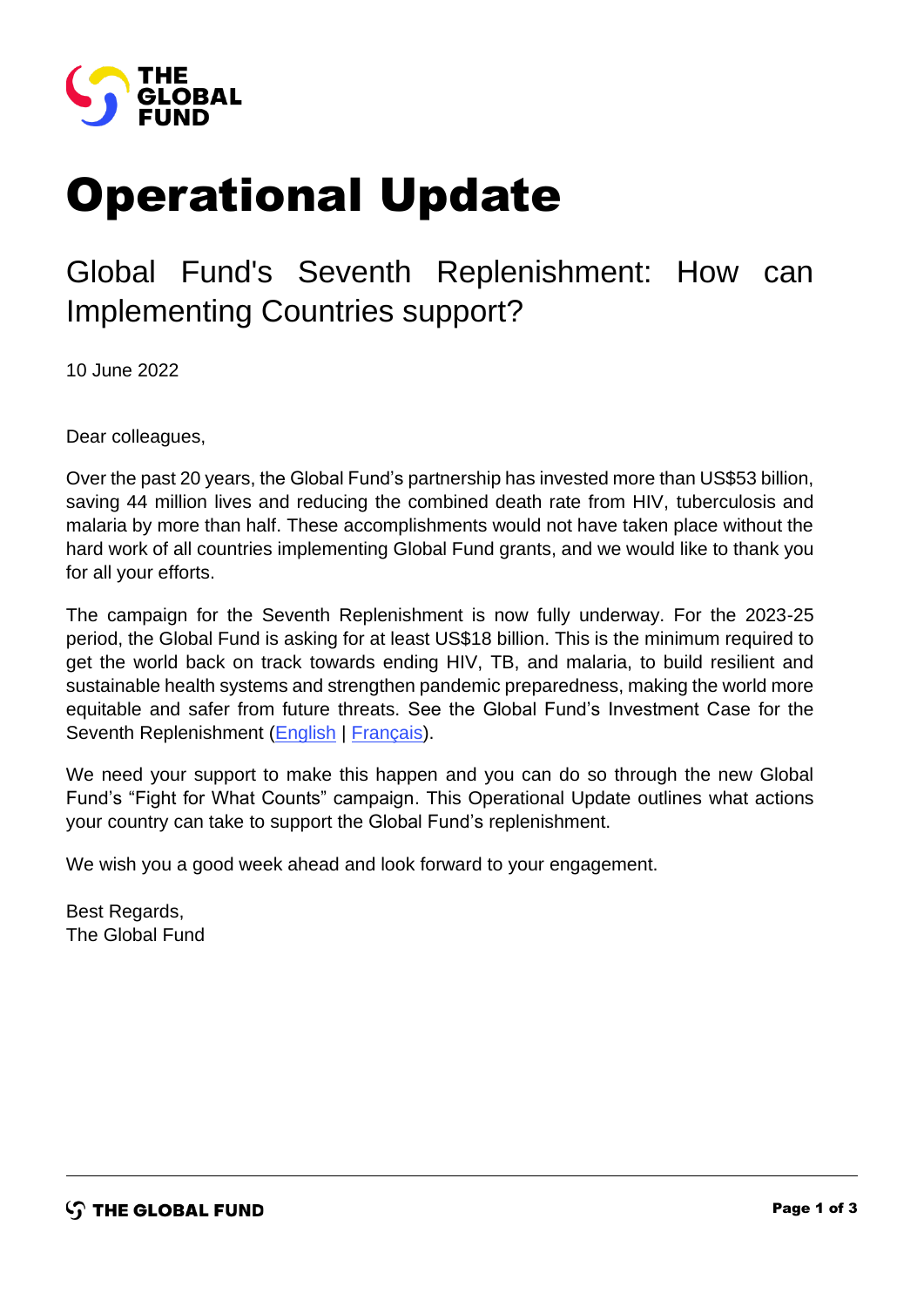## Seventh Replenishment

### Fight for What Counts

To amplify our collective efforts for the Seventh Replenishment, please make use of the following resources that we have prepared for you as part of our Fight for What Counts Campaign:

- Use our [virtual photo booth](https://theglobalfund.virtualbooth.co/) to take a campaign selfie and share on social, tagging **@globalfund** and **#FightForWhatCounts.**
- Use our [short films](https://www.youtube.com/user/theglobalfund) in your awareness raising events and presentations.
- Read and disseminate our [community stories.](https://www.theglobalfund.org/en/stories/)
- Use our latest social media toolkit (to be released by mid-June) with wide range of social and media tiles with different photos and messages in English and French. Tag your Twitter and Instagram posts with **#FightForWhatCounts**, and they will appear on the campaign's [social media wall.](https://my.walls.io/theglobalfund)
- Grab items and/or fill in message boards with your personal message when you see us at meetings. Then take a photo with those and share on social media tagging **@globalfund** and **#FightForWhatCounts**.

For more details about the Seventh Replenishment, please read the investment case resources, including the Seventh Replenishment Investment Case [\(English](https://www.theglobalfund.org/media/11798/publication_seventh-replenishment-investment-case_report_en.pdf) I [French\)](https://www.theglobalfund.org/media/11811/publication_seventh-replenishment-investment-case_report_fr.pdf), Executive Summary [\(Arabic](https://www.theglobalfund.org/media/11843/publication_seventh-replenishment-investment-case_summary_ar.pdf) | [English](https://www.theglobalfund.org/media/11784/publication_seventh-replenishment-investment-case_summary_en.pdf) | [French](https://www.theglobalfund.org/media/11786/publication_seventh-replenishment-investment-case_summary_fr.pdf) | [German](https://www.theglobalfund.org/media/11803/publication_seventh-replenishment-investment-case_summary_de.pdf) | [Italian](https://www.theglobalfund.org/media/11826/publication_seventh-replenishment-investment-case_summary_it.pdf) | [Japanese](https://www.theglobalfund.org/media/11812/publication_seventh-replenishment-investment-case_summary_jp.pdf) | [Korean](https://www.theglobalfund.org/media/11991/publication_seventh-replenishment-investment-case_summary_ko.pdf) | [Russian](https://www.theglobalfund.org/media/11886/publication_seventh-replenishment-investment-case_summary_ru.pdf) I [Spanish\)](https://www.theglobalfund.org/media/11785/publication_seventh-replenishment-investment-case_summary_es.pdf) and Seventh Replenishment Investment Case At a Glance [\(Arabic](https://www.theglobalfund.org/media/12008/publication_seventh-replenishment-investment-case_overview_ar.pdf) I [English](https://www.theglobalfund.org/media/11926/publication_seventh-replenishment-investment-case_overview_en.pdf) ǀ [French](https://www.theglobalfund.org/media/11962/publication_seventh-replenishment-investment-case_overview_fr.pdf) ǀ [German](https://www.theglobalfund.org/media/12005/publication_seventh-replenishment-investment-case_overview_de.pdf) ǀ [Russian](https://www.theglobalfund.org/media/12007/publication_seventh-replenishment-investment-case_overview_ru.pdf) ǀ [Spanish\)](https://www.theglobalfund.org/media/12007/publication_seventh-replenishment-investment-case_overview_ru.pdf).

#### How can implementing countries contribute

The Global Fund's progress to protect the affected populations from HIV, TB, and malaria would not have been possible without the unwavering commitment of its global community of partners. In what follows, we highlight several scenarios that we believe will help strengthen the outcome of the Seventh Replenishment. We welcome our implementing partners to join forces in securing at least US\$18 billion.

Implementing countries can:

- Work with partners across the country to make the case for the impact of the Global Fund, including by involving and amplifying the voices of communities and civil society.
- Seek opportunities to engage partners focusing on mobilizing national and regional resources for health, and secure commitments from domestic donors and contributions from the private sector.
- Share the Global Fund's impact at the national and regional levels with other donors and partners; use our latest Fight for What Counts campaign resources to be informed about the Seventh Replenishment Investment Case.
- Write letters, appeal directly to donors and decision-makers.